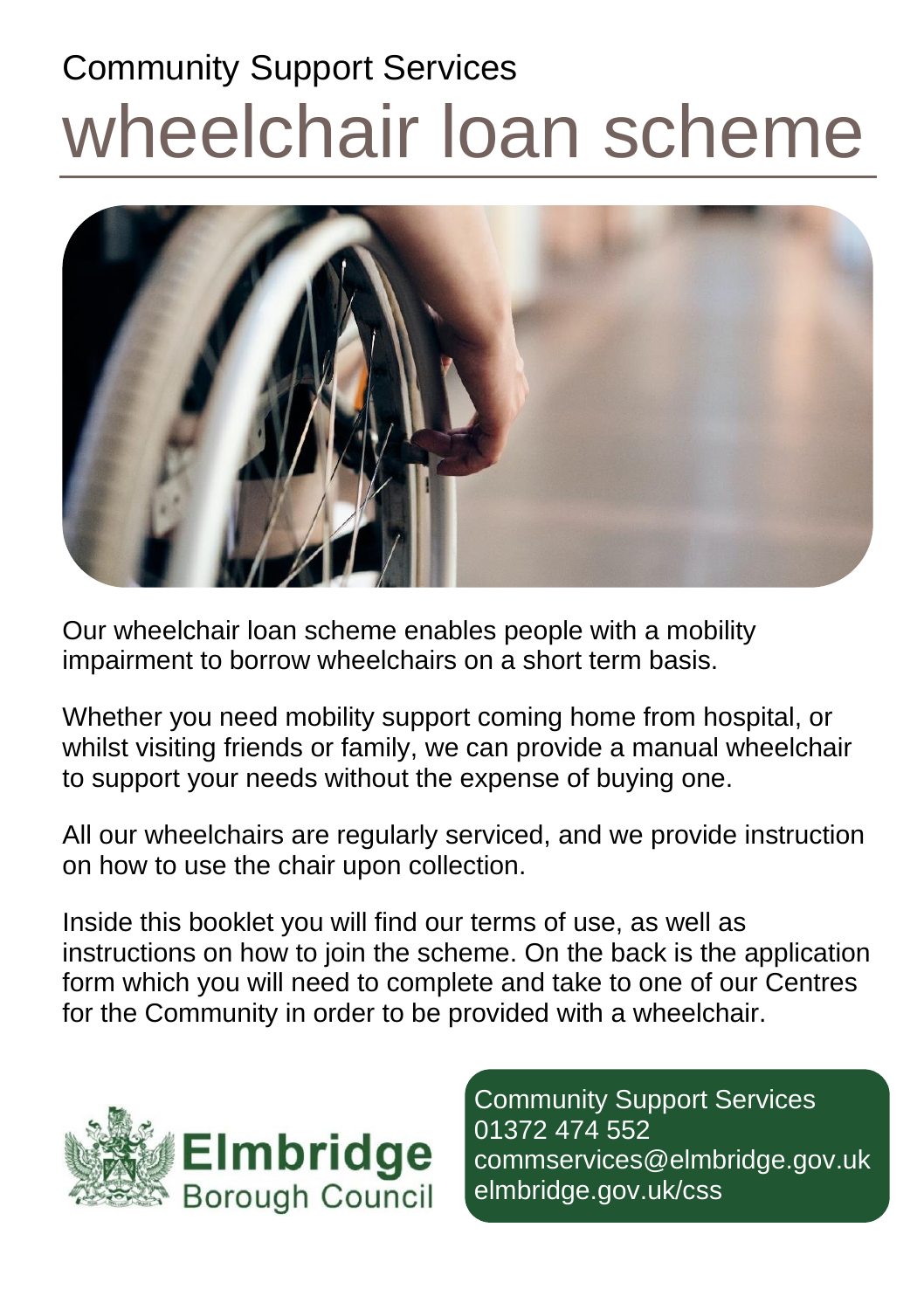### **How to join the scheme**

Joining the wheelchair loan scheme is easy: simply complete the form on the back of this booklet and take it to any of our Centres for the Community. You will also need to provide 2 forms of ID, one of which must be photographic and one which has proof of your address.

Once the team at the Centre have processed your application and payment, they will take you through a safety checklist and familiarize you with use of the wheelchair.

Please note that our wheelchairs are standard weight wheelchairs which support users up to 18 stone. For users up to 25 stone, our Cobham and Walton Centres also have bariatric wheelchairs in stock.

We also offer self propelled and lightweight wheelchairs.

To ensure the appropriate wheelchair is available, we recommend that you contact your chosen Centre before taking in your application, so they can confirm they have wheelchairs in stock.

| <b>Claygate Centre</b>      | 01372 463 476 | All Centres for the                           |  |
|-----------------------------|---------------|-----------------------------------------------|--|
| <b>Cobham Centre</b>        | 01932 596 031 | Community are open<br>Monday-Friday,          |  |
| <b>Hersham Centre</b>       | 01932 246 267 | 9.30am-4.30pm,                                |  |
| <b>Molesey Centre</b>       | 0208 979 5773 | except for Thames                             |  |
| <b>Thames Ditton Centre</b> | 0208 398 5921 | Ditton Centre which is<br>open on Mondays and |  |
| <b>Walton Centre</b>        | 01932 247 549 | Thursdays only.                               |  |
| <b>Weybridge Centre</b>     | 01932 844 391 |                                               |  |

Please note that our wheelchairs are for short term loans of a maximum of one week. If you need long term mobility support, a health professional should conduct a full assessment of your needs.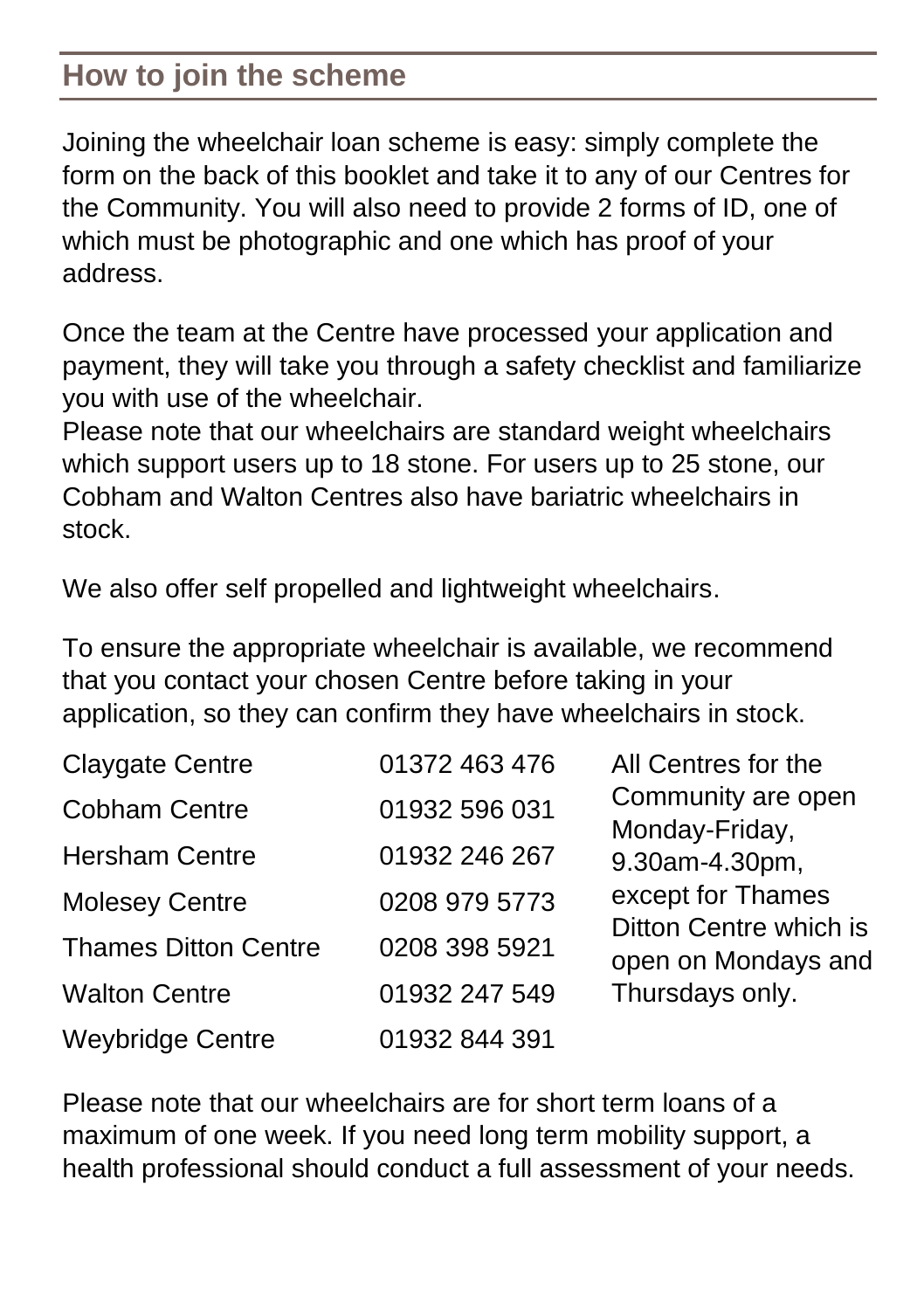## **Service charges and terms of service**

- Membership of the wheelchair loan scheme is £5 per year, but is free of charge for holders of a Community Discount Card. Speak to your Centre Manager to find out current membership rates and how to apply.
- When renting a wheelchair, we ask for a minimum donation of £2 a day, or £10 for a week's rental.
- The minimum loan period for a wheelchair is 1 day, and the maximum is one week.
- Whilst full instructions will be given upon loaning a chair, we reserve the right to refuse loan to any applicant who it is felt cannot use the wheelchair safely.
- Wheelchairs cannot be taken outside of the UK whilst on loan.
- Any equipment loaned remains the property of Elmbridge Borough Council and must be kept in good condition.
- By accepting the terms and accessing the scheme, you agree to use of your data as laid out in our privacy policy below.

## **Wheelchair loan scheme privacy policy**

The information you have provided on this form will be stored in the Council's Community Support Services digital and physical filing systems for the purposes of providing and managing the Wheelchair Loan Scheme and for statistical analysis, accounting and audit purposes.

All information is held securely and confidentially.

We will not share your information with any third parties other than in the circumstances described below or unless required by law. In an emergency, Community Support Services will share information directly with other agencies e.g. the emergency services, doctors and your designated next of kin.

Further information on the Council's privacy policy is available on our website at: <https://www.elmbridge.gov.uk/privacy-notices/>

Please keep us informed of any changes in the details provided on this form so that we are able to maintain our records appropriately.